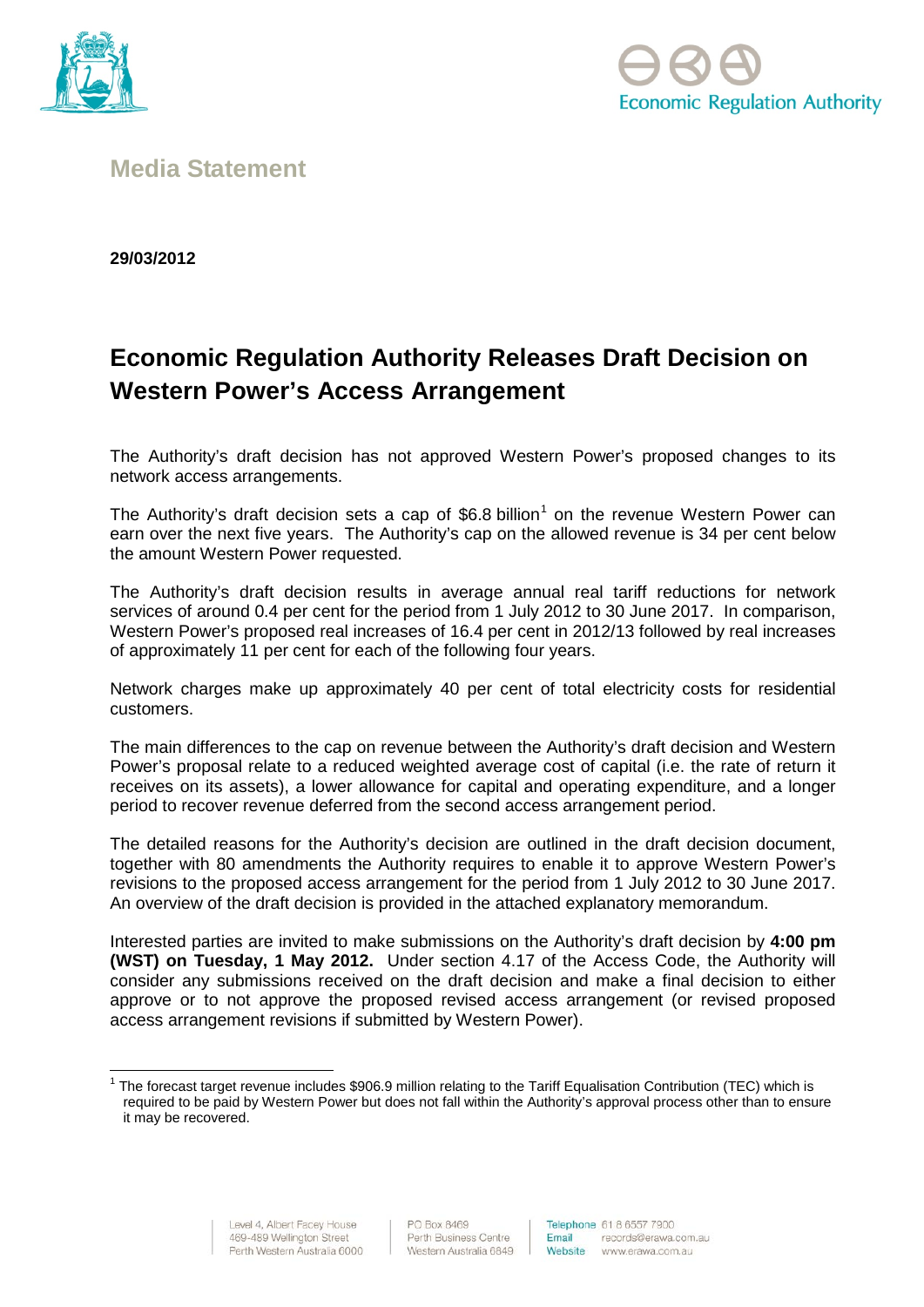#### **Table 1 Comparison of Western Power's proposal and Draft Decision**

|                                                                 | Western<br>Power<br>Proposal | <b>ERA Draft</b><br><b>Decision</b> |
|-----------------------------------------------------------------|------------------------------|-------------------------------------|
| Present value of target reference service revenue               | \$7,899.1 million            | \$6,133.1 million                   |
| Capital Expenditure previously disallowed as inefficient (real) | \$244 million                | \$0                                 |
| WACC <sup>2</sup>                                               | 8.82%                        | 4.73%                               |
| Opening Capital Base for AA3 (real)                             | \$7,098.0 million            | \$6,525.2 million                   |
| Forecast Capital Base for AA4 (real)                            | \$10,414.8 million           | \$9,016.3 million                   |
| Capital Expenditure (real)                                      | \$5,079.8 million            | \$4,138.6 million                   |
| Operating Expenditure (real)                                    | \$2,713.6 million            | \$2,191.8 million                   |
| Present value of deferred revenue recovered                     | \$756.0 million              | \$413.8 million                     |
|                                                                 |                              |                                     |
| Forecast average network tariff increase on 1 July 2012         | $CPI + 16.4%$                | CPI - 1.0%                          |
| Forecast average network tariff increase on 1 July 2013         | $CPI + 11.1%$                | $CPI - 0.7%$                        |
| Forecast average network tariff increase on 1 July 2014         | CPI + 11.2%                  | CPI - 0.4%                          |
| Forecast average network tariff increase on 1 July 2015         | CPI + 11.4%                  | $CPI - 0.1%$                        |
| Forecast average network tariff increase on 1 July 2016         | $CPI + 11.5%$                | $CPI + 0.2%$                        |



#### **Figure 1 Comparison of Western Power's proposal and Draft Decision**

<span id="page-1-0"></span><sup>&</sup>lt;sup>2</sup> Western Power proposed a real pre-tax WACC, whereas the Authority's Draft Decision is on a real post-tax basis. The Authority has determined a real post tax WACC of 3.87%. To be comparable with Western Power's proposed WACC, the pre-tax equivalent of 4.73 per cent has been shown in Table 1 above.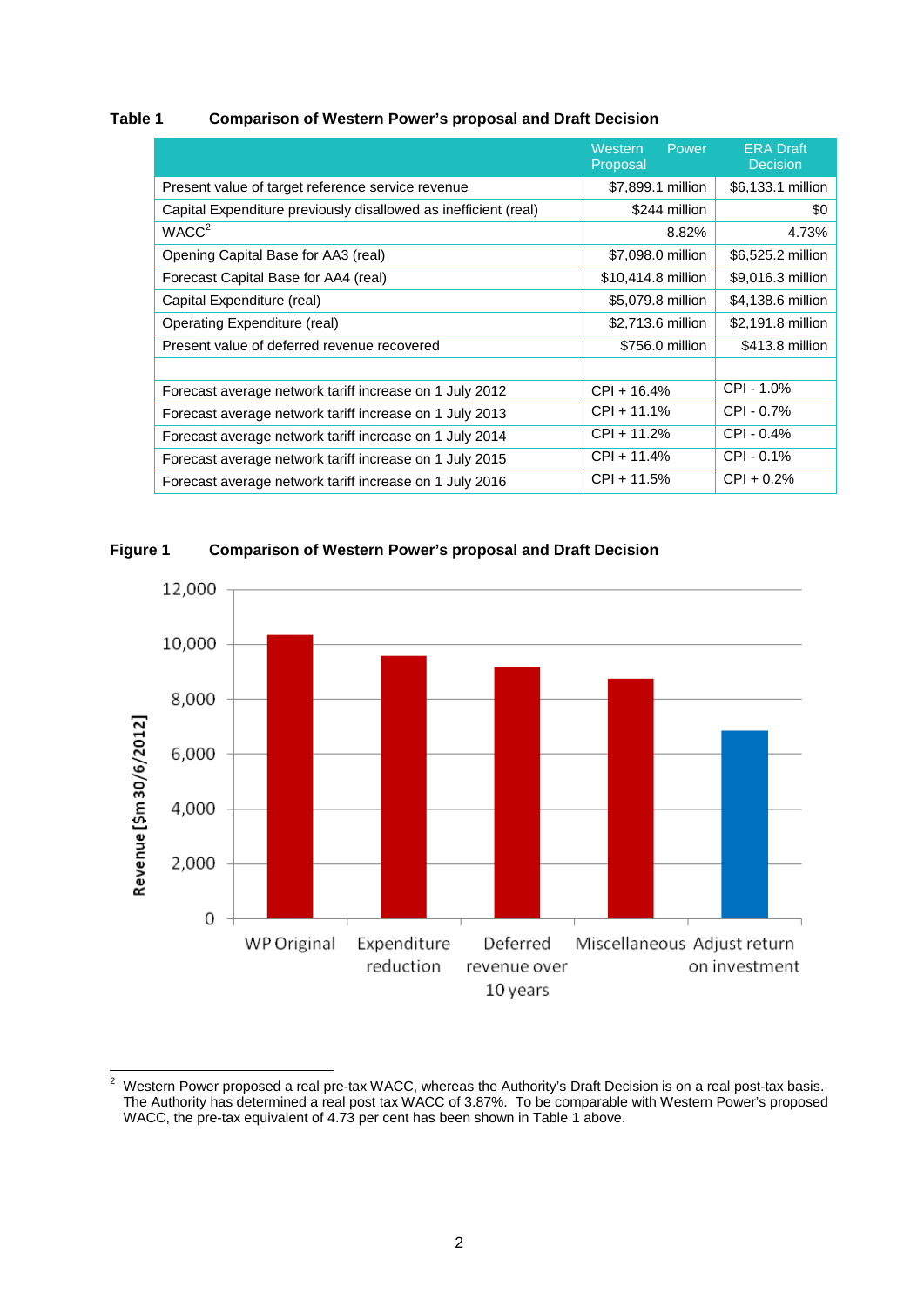# **EXPLANATORY MEMORANDUM**

The purpose of the explanatory memorandum is to provide interested parties with a summary of the Authority's draft decision on proposed revisions to the access arrangement for Western Power's Network. This explanatory memorandum does not form part of the Authority's draft decision or the reasons for the draft decision.

# *The Decision*

The Authority today issued its draft decision on Western Power's proposed access arrangement revisions for the Western Power Network, which distributes electricity to more than one million residential and business customers stretching from Kalbarri to Albany and Kalgoorlie, and including Perth.

The Authority's decision does not approve Western Power's proposed revisions for the third access arrangement period, five years from 2012/13 to 2016/17.

The Authority's reasons have been set out in detail in its draft decision document, together with 80 amendments required for the Authority to approve Western Power's proposed revisions to the access arrangement.

# *Revenue Cap and Reference Tariffs*

The Authority's draft decision allows for reductions in average electricity network charges of 0.4 per cent in each of the five years commencing 2012/13. These reductions, which are expressed in "real" terms, comprise a 10.6 per cent reduction in transmission tariffs and a 2.5 per cent increase in distribution tariffs in each of the five years.

Network charges make up approximately 40 per cent of total electricity costs for residential customers.

The main differences to the cap on revenue between the Authority's draft decision and Western Power's proposal relate to a reduced weighted average cost of capital (i.e. the rate of return it receives on its assets), a lower allowance for capital and operating expenditure, and a longer period to recover revenue deferred from the second access arrangement period.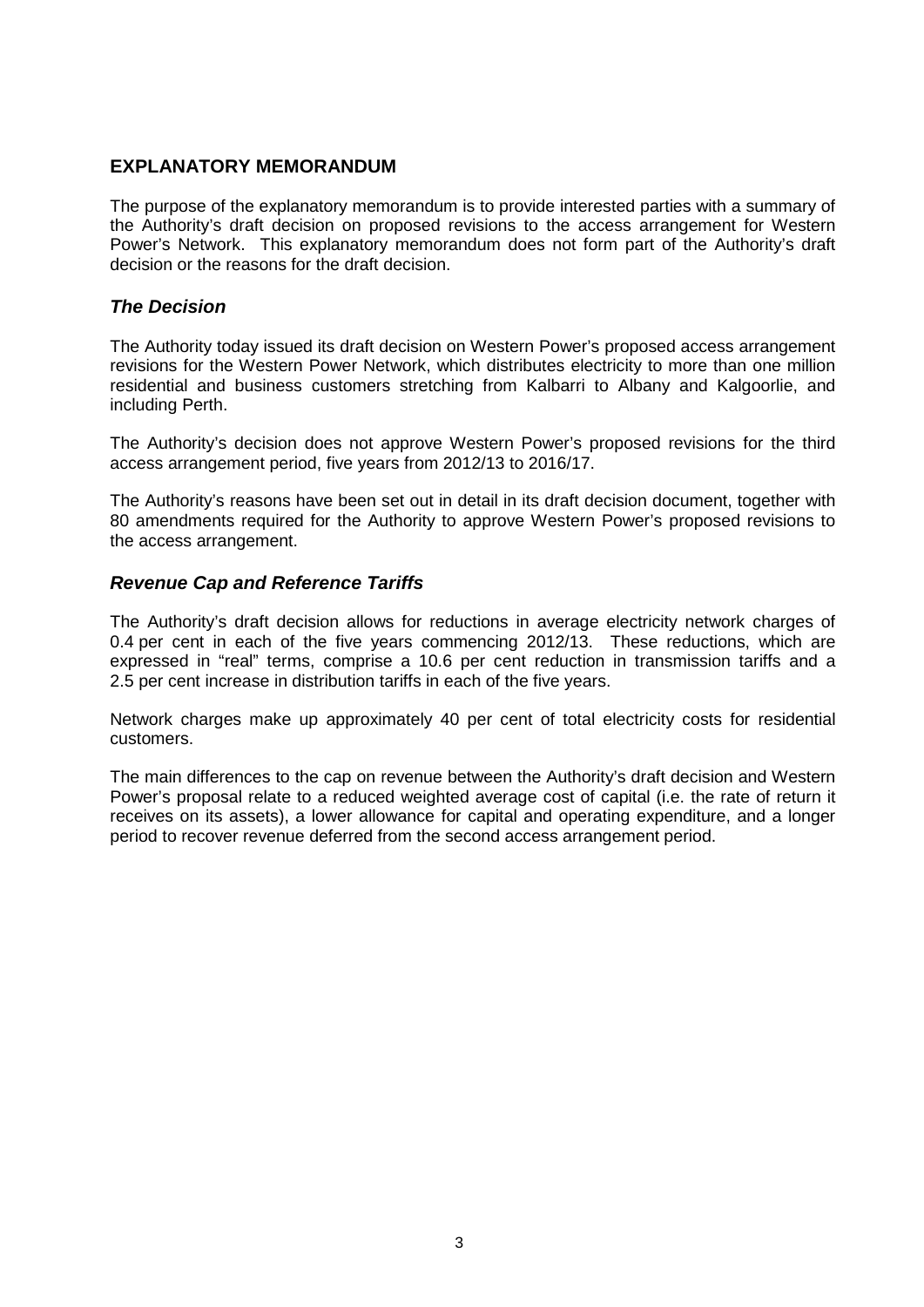These differences are summarised in Table 1 below.

| Table 1 | <b>Comparison of Western Power's proposal and Draft Decision</b> |
|---------|------------------------------------------------------------------|
|---------|------------------------------------------------------------------|

|                                                                 | Western<br>Power<br>Proposal | <b>ERA Draft</b><br><b>Decision</b> |
|-----------------------------------------------------------------|------------------------------|-------------------------------------|
| Present value of target reference service revenue               | \$7,899.1 million            | \$6,133.1 million                   |
| Capital Expenditure previously disallowed as inefficient (real) | \$244 million                | \$0                                 |
| WACC <sup>3</sup>                                               | 8.82%                        | 4.73%                               |
| Opening Capital Base for AA3 (real)                             | \$7,098.0 million            | \$6,525.2 million                   |
| Forecast Capital Base for AA4 (real)                            | \$10,414.8 million           | \$9,016.3 million                   |
| Capital Expenditure (real)                                      | \$5,079.8 million            | \$4,138.6 million                   |
| Operating Expenditure (real)                                    | \$2,713.6 million            | \$2,191.8 million                   |
| Present value of deferred revenue recovered                     | \$756.0 million              | \$413.8 million                     |
|                                                                 |                              |                                     |
| Forecast average network tariff increase on 1 July 2012         | CPI + 16.4%                  | CPI - 1.0%                          |
| Forecast average network tariff increase on 1 July 2013         | CPI + 11.1%                  | CPI - 0.7%                          |
| Forecast average network tariff increase on 1 July 2014         | CPI + 11.2%                  | $CPI - 0.4%$                        |
| Forecast average network tariff increase on 1 July 2015         | CPI + 11.4%                  | $CPI - 0.1%$                        |
| Forecast average network tariff increase on 1 July 2016         | CPI + 11.5%                  | $CPI + 0.2%$                        |

The details of amendments to be made to the access arrangement by Western Power are set out in the Authority's draft decision. However, key elements of the Authority's draft decision are summarised below.

# *Western Power's performance during the second access arrangement period*

Western Power's total capital expenditure during the second access arrangement period 1 July 2009 to 30 June 2012 is estimated to be 39 per cent (\$1.2 billion) lower than the \$3.1 billion approved by the Authority. The major areas of under expenditure have been capacity expansion and customer driven capital expenditure, particularly on the transmission network. Notwithstanding this, Western Power has met or exceeded 34 of the 38 service level benchmarks over the first two years of the second access arrangement and, over this time, network service levels have shown an improvement from earlier years.

While there are a number of reasons for this underspend, including the impact of the global financial crisis on electricity demand and reduced new customer connections, the fact that Western Power still exceeded its service level targets in spite of substantial capital expenditure reductions indicates there was some inefficiency in its approved capital expenditure forecast for the second access arrangement period.

In previous access arrangement reviews the Authority has identified serious weaknesses in relation to Western Power's planning, design and governance of investment expenditure and inefficiencies in cost estimation processes. These findings led to the Authority excluding \$261 million (\$ as at 30 June 2009) of capital expenditure incurred in the first access arrangement period from Western Power's capital base.

<span id="page-3-0"></span>Western Power proposed a real pre-tax WACC, whereas the Authority's Draft Decision is on a real post-tax basis. The Authority has determined a real post tax WACC of 3.87%. To be comparable with Western Power's proposed WACC, the pre-tax equivalent of 4.73% has been shown in Table 1.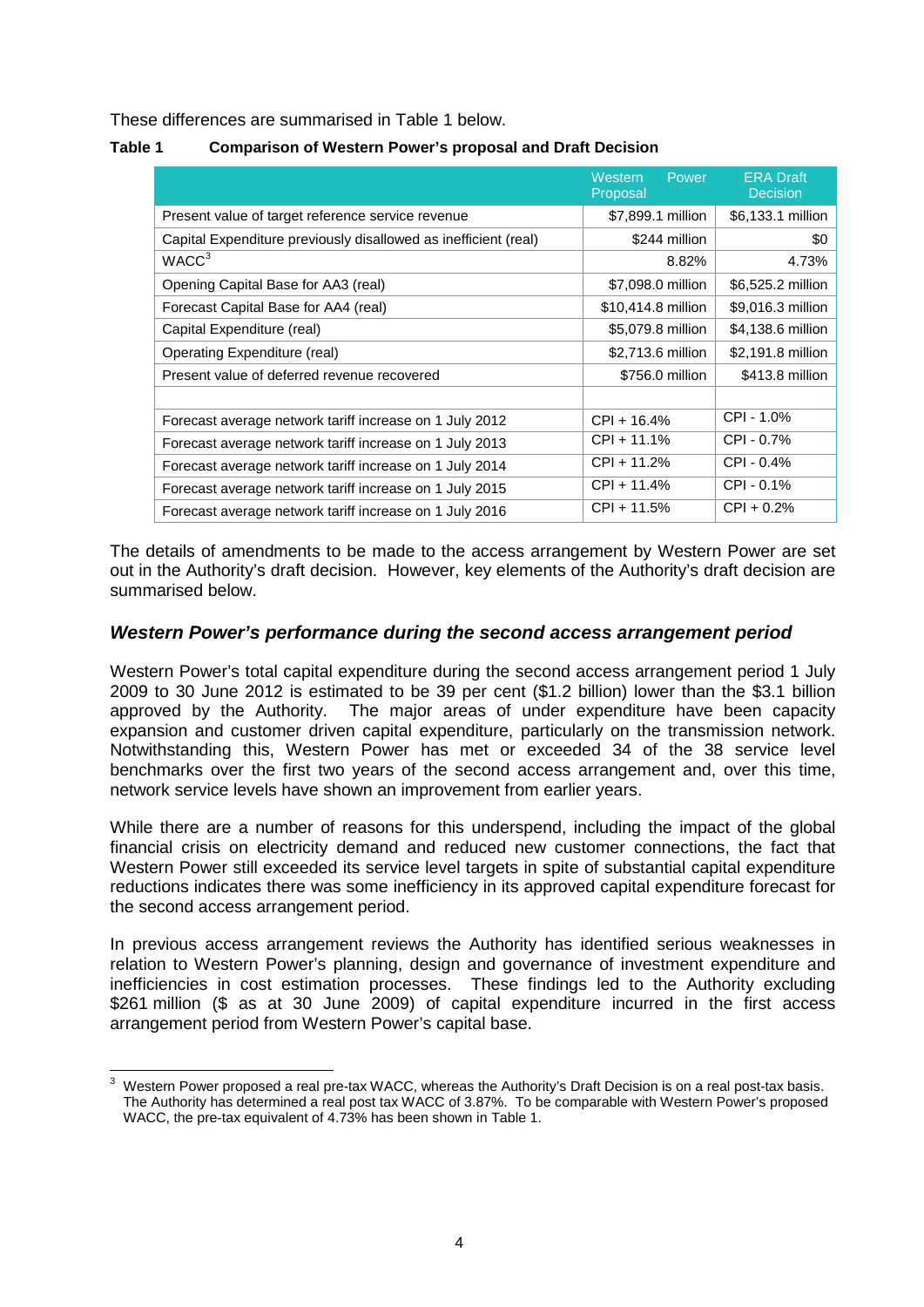Western Power notes in its proposed revised access arrangement that, in response to the criticism of the Authority and the Authority's technical adviser, it "sharpened" its focus on initiatives to improve strategic planning, delivery and compliance processes.<sup>[4](#page-4-0)</sup> As a result, a number of capital projects included in the forecasts for the second access arrangement period were deferred or cancelled.

The Authority's technical consultant has observed that processes for managing the development and implementation of capital expenditure and operating expenditure projects and programs have improved since the second access arrangement review. Whilst the Authority notes the improvements in processes identified by its technical consultant, it is concerned that the technical consultant has identified there are still areas of weakness, particularly in relation to risk management and asset information. Potentially these weaknesses may lead to inefficient investment decisions.

# *Capital Expenditure for the Third Access Arrangement Period*

#### *Capacity Expansion and Customer Driven Expenditure*

The Authority's technical adviser has identified \$464.5 million in Western Power's forecasts for capacity expansion and customer driven expenditure which it considers is potentially overstated. The reasons for this include:

- specific projects which could be deferred;
- inefficiencies in specific projects;
- forecast increases compared to historical levels which are not adequately supported; and
- reductions in the demand forecast since the expenditure forecasts were prepared that would enable capacity expansion projects to be deferred.

Capacity expansion and customer driven capital expenditure, are subject to an investment adjustment mechanism which ensures that Western Power's target revenue is adjusted at the next access arrangement review for any forecasting error in relation to such expenditure. Expenditure higher than forecast can be recovered provided that it is demonstrated to be efficient expenditure.

Given that any capacity expansion or customer driven capital expenditure overspend that meets efficiency requirements can be recovered in the fourth access arrangement period, and given the significant capital underspend compared to forecast during the second access arrangement period, the Authority considers it prudent for the approved capital expenditure for the third access arrangement to be conservative. There will therefore be less likelihood that customers will be asked to pay more during the third access arrangement than needed to fund the actual capital expenditure requirement, and the incentive on Western Power to deliver only an efficient level of capital expenditure is likely to be greater as actual capital expenditure will be subject to more intense ex post scrutiny if it is higher than the forecast approved by the Authority.

Consequently, the Authority has reduced Western Power's capital expenditure forecasts consistent with the technical consultant's advice. If Western Power needs to spend more than the approved forecast then, provided it can be demonstrated to be efficient, the additional

<span id="page-4-0"></span> <sup>4</sup> Western Power Access Arrangement Information, p. 62.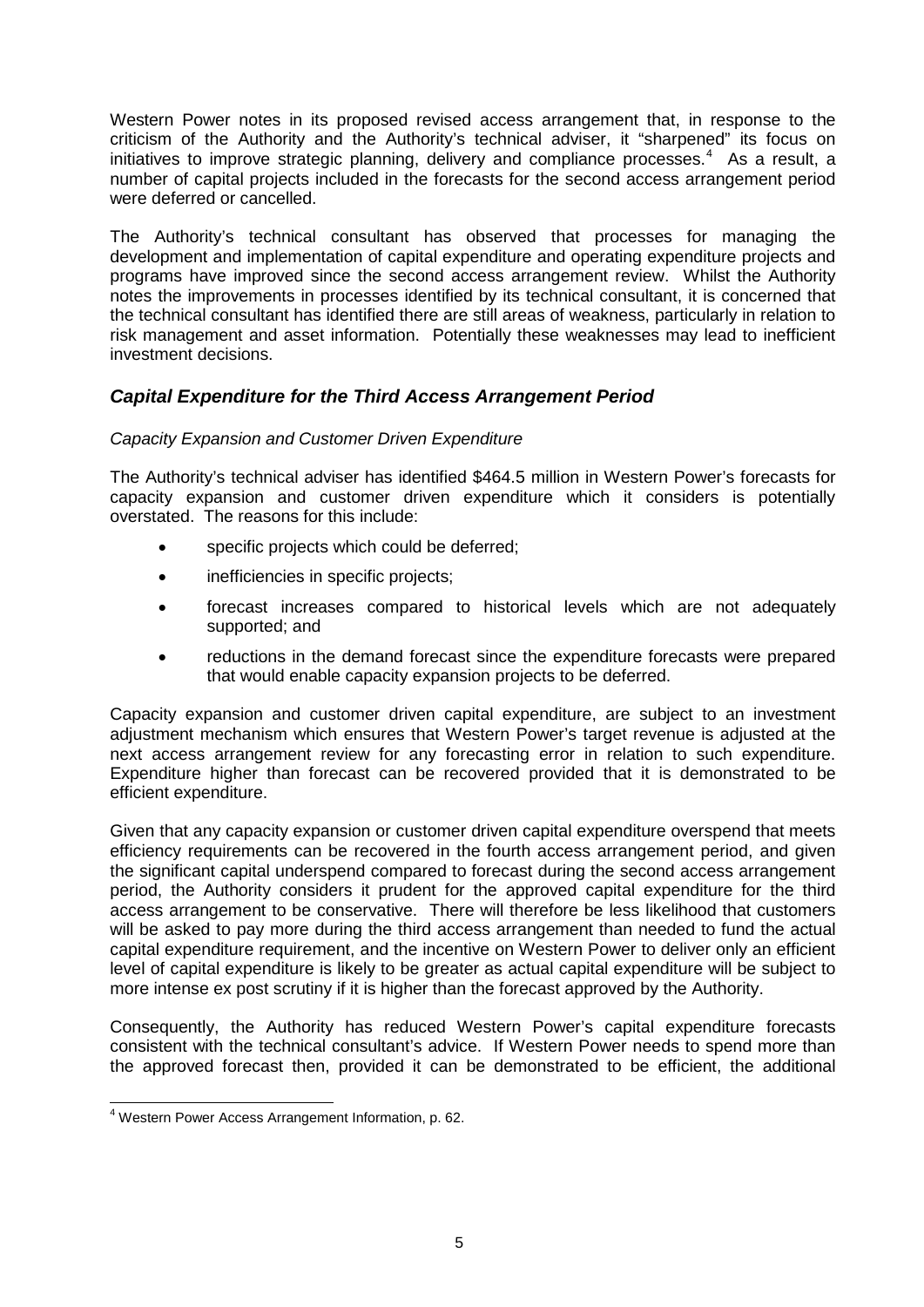capital expenditure will be allowed for at the time of the fourth access arrangement review. Alternatively, the provisions of the Access Code enable Western Power to apply to the Authority at any time for pre-approval of capital expenditure forecasts.

#### *Wood Poles Expenditure in the Third Access Arrangement Period*

The Authority has accepted Western Power's proposed wood pole expenditure for the third access arrangement period.

The poor condition of its wood pole population poses a high risk for Western Power because of the risk to public safety from unassisted wood pole failures and the potential for such failures to start bush fires that cause extensive property damage. Western Power's wood pole failure rate is significantly higher than other Australian distribution network service providers.

Western Power is proposing to significantly increase its wood pole replacement and reinforcement rates during the third access arrangement period and has included forecast capital expenditure of \$748 million. Based on its current assessment of the condition of the wood pole population, Western Power considers it will take 20 years of elevated investment before it can reach a sustainable rate of replacement. Western Power has considered more aggressive timescales but considers the 20 year management plan is the most achievable approach.

In September 2009 Western Power was issued with an Order by EnergySafety which required, amongst other things, that all unsupported rural wood poles which do not comply with required standards be replaced or reinforced by 2015. This Order followed EnergySafety audits into Western Power's management of its distribution wood pole population that were undertaken in 2007 and 2009.

The Authority understands that EnergySafety considers Western Power's proposed wood pole management program is inadequate and that Western Power's preferred investment approach does not fully meet the Order's requirements.

Western Power's unassisted wood pole failure rate has also been the subject of a recent inquiry by the Standing Committee on Public Administration of the Legislative Council of the Western Australian Parliament.<sup>[5](#page-5-0)</sup> The report of the Legislative Council's Standing Committee on Public Administration and the asset management review<sup>[6](#page-5-1)</sup> undertaken for the Authority by GHD were both critical of aspects of Western Power's management of its wood pole replacement program.

The Authority notes that the level of wood pole renewal and replacement required in order to comply with the Safety Order is a matter for Western Power to resolve with the safety regulator, EnergySafety and is not for the Authority to determine.

The Authority's technical adviser considers that improvements in the efficiency with which wood pole inspections are undertaken and wood pole replacements are implemented are available, particularly if Western Power successfully addresses issues related to records management. However, the Authority considers any efficiency improvements should drive an increase in the rate of pole replacement and reinforcement rather than a reduction in the actual expenditure.

<span id="page-5-0"></span> <sup>5</sup> Unassisted Failure: Report 14, Standing Committee on Public Administration, Report 14, Legislative Council, Parliament of Western Australia, January 2012.

<span id="page-5-1"></span><sup>6</sup> GHD Asset Management System Review Final Report October 2011.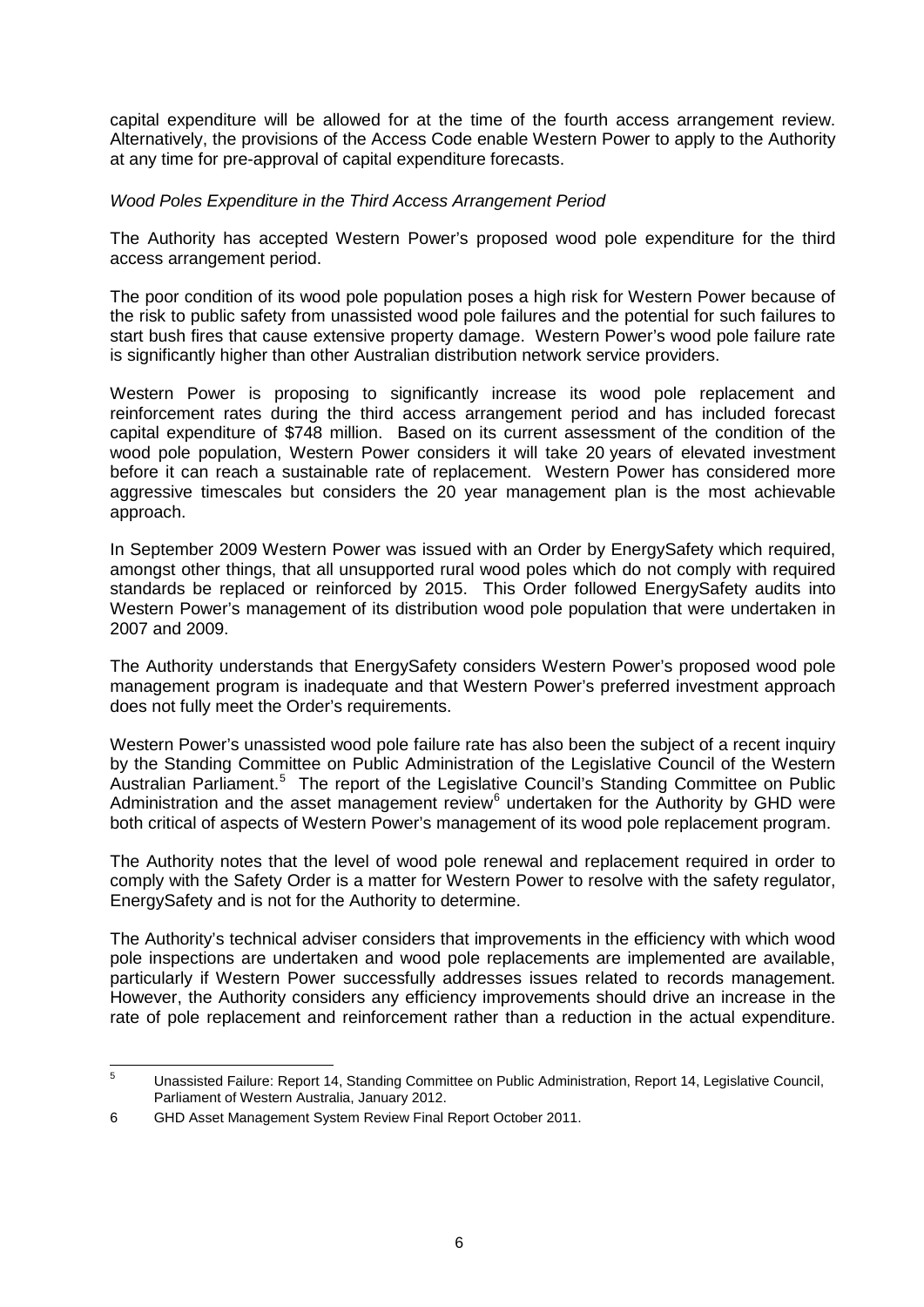The Authority therefore accepted Western Power's proposed expenditure on wood poles for the third access arrangement period.

Potentially the investment needed for wood pole management may change as Western Power further develops its understanding of what is required. To ensure that Western Power is incentivised to do this in an efficient manner, the Authority has decided that, for the third access arrangement period, expenditure relating to wood pole management should be subject to the investment adjustment mechanism. This will then enable efficient expenditure higher than forecast to be recovered and will provide Western Power with a return on that investment from the date it is incurred. Alternatively, the provisions of the Access Code enable Western Power to apply to the Authority at any time for pre-approval of capital expenditure forecasts. All of these provisions ensure Western Power is not constrained to only spend what is allowed in the current forecast.

#### *Capital expenditure previously disallowed as inefficient*

As previously mentioned the Authority excluded \$261 million (\$ real as at 30 June 2009) of capital expenditure incurred in the first access arrangement period from Western Power's opening capital base for the second access arrangement period. This was as a result of weaknesses the Authority identified in relation to Western Power's planning, design and governance of investment expenditure and inefficiencies in cost estimation processes.

Despite the fact that Western Power acknowledged that improvements needed to be made and has since embarked on a process of doing so, it has proposed that \$244 million of the expenditure disallowed by the Authority should now be included in its capital base. The Authority's view is that any improvements made by Western Power to its processes since the last access arrangement review will not change the findings of the Authority in relation to past expenditure. Consequently, the Authority does not agree that the \$244 million should now be added to Western Power's opening capital base.

#### *Operating expenditure for the Third Access Arrangement Period*

As is the case with capital expenditure, Western Power's operating expenditure during the second access arrangement period has been significantly lower than the forecasts approved by the Authority. Western Power's forecasts for the third access arrangement period include significant increases above the actual expenditure during the second access arrangement period.

The Authority's draft decision ensures only an efficient level of base operating expenditure and legitimate increases above that are included in the forecast for the third access arrangement period.

The Authority's review of operating expenditure, which was assisted by its technical adviser, has identified \$95.1 million of inefficient expenditure relating to specific items which have been removed from the operating expenditure forecasts.

Benchmarking by the Authority's technical consultant has shown that Western Power's operating expenditure performance is relatively poor compared with its Eastern State counterparts. This would suggest there is significant opportunity to make further efficiency gains. The Authority also notes that Western Power's business case for its proposed strategic program of works, which is expected to cost more than \$132 million over a period of five years,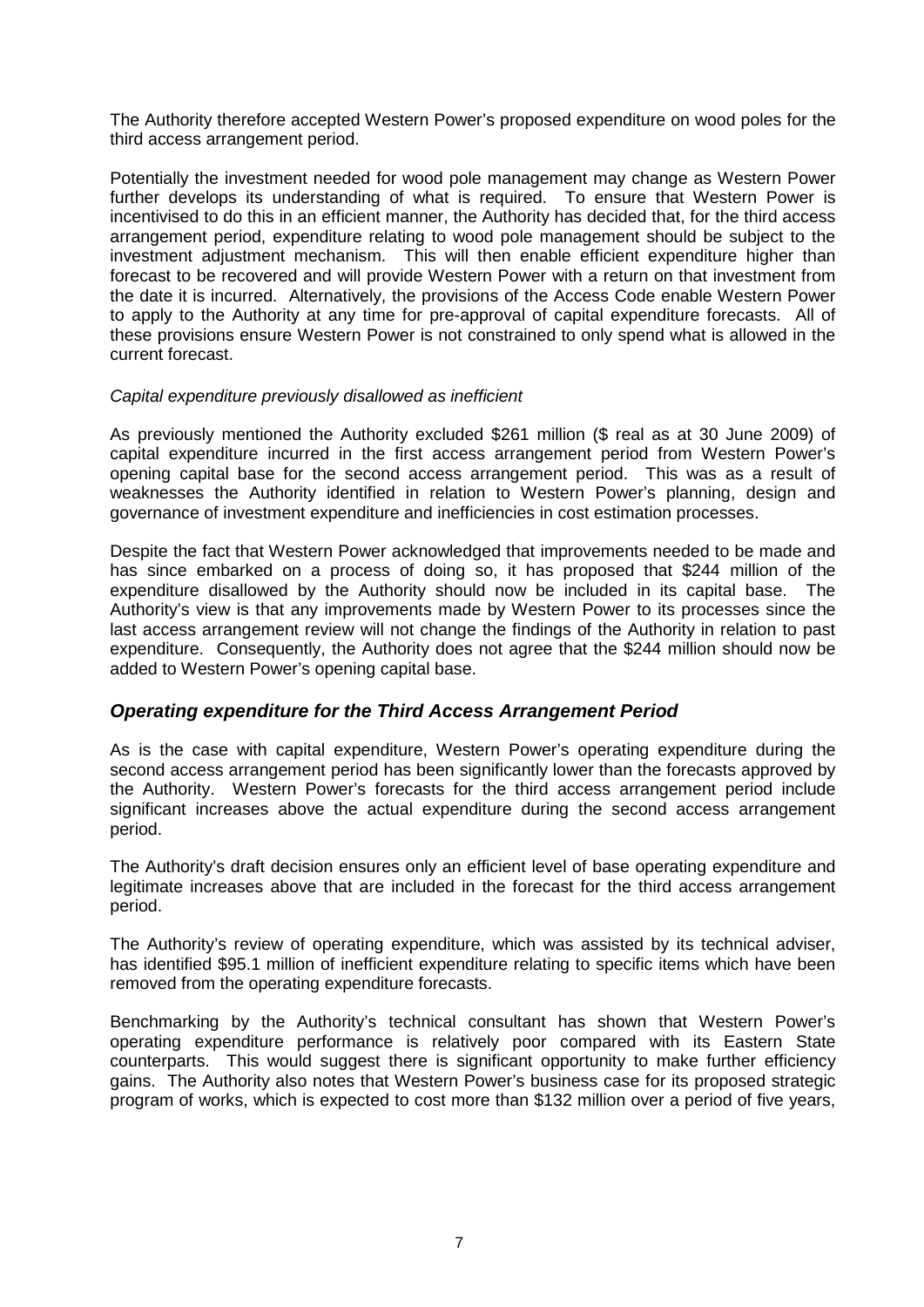was justified on the basis that it would lead to efficiency gains, yet Western Power has not included these efficiencies in its forecast operating costs.

The Authority considers annual operating cost efficiencies of between 2 and 3 per cent could be achieved. For the purposes of the draft decision the Authority has assumed 2 per cent.

# *Return on Regulated Capital Base*

Western Power has proposed a higher weighted average cost of capital (WACC) for its regulated capital base than the WACC approved for the second access arrangement period. The Authority does not consider this to be consistent with the prevailing cost of capital for a business of its type and has adjusted it accordingly.

The Authority has reviewed the debt risk premium and adjusted it to be in line with a credit rating of A- (compared with the previous BBB+) which more accurately reflects an electricity network service provider's risk profile.

The Authority has also adopted a post tax WACC which is consistent with the Access Code requirements and is in line with the practice adopted by nearly all regulators in Australia. The continued use of a pre-tax WACC would have over compensated Western Power for its tax liabilities.

#### *Deferred Revenue*

At the second access arrangement review, Western Power proposed an alternative treatment of capital contributions which had the effect of significantly increasing the revenue requirement. In its final decision, the Authority considered that to avoid price shocks (as required by section 6.4(c) of the Access Code) an amount of revenue should be deferred to subsequent access arrangement periods. The revenue was deferred in such a way to ensure it would have a neutral commercial effect on Western Power's business in present value terms.

Western Power has proposed recovering the full amount of deferred revenue over the five year third access arrangement period which would add \$967 million to target revenue. For the purpose of this draft decision the Authority has adopted a period of 10 years and will review the recovery period and impact on prices when making its final decision.

#### *Incentives*

Incentive mechanisms to encourage Western Power to provide services to customers at an efficient cost form an important part of the regulatory regime. The incentive framework contained in this draft decision is designed to ensure Western Power provides services at an efficient cost. The incentive framework includes:

- the gain sharing mechanism a mechanism to provide a reward for any outperformance of operating expenditure forecasts included in this draft decision;
- a Service Standard Adjustment Mechanism a mechanism designed to reward (or penalise) Western Power for out-performing (under-performing) on its service performance against benchmarks;